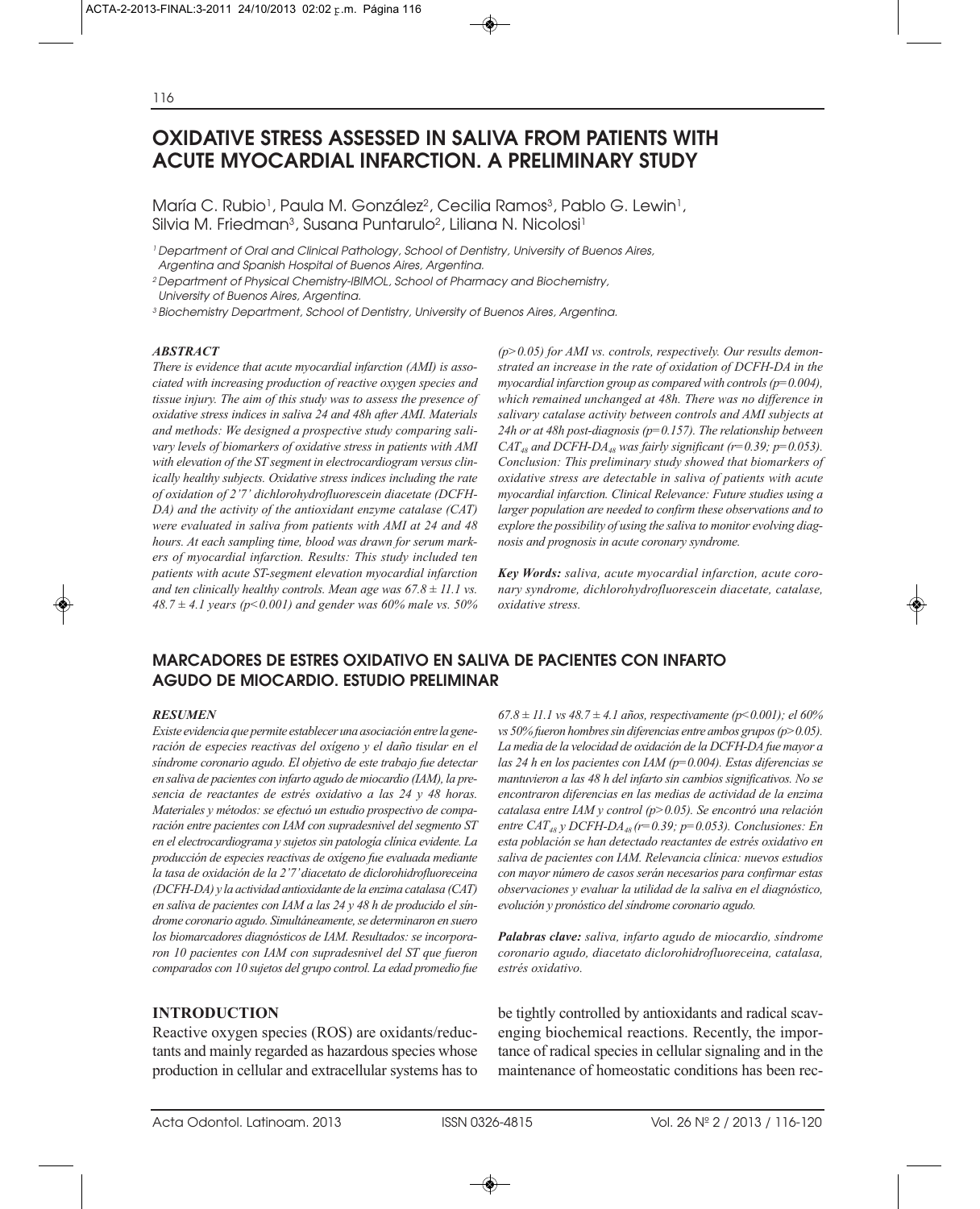ognized. The toxicity of superoxide anion  $(O_2)$  and hydrogen peroxide  $(H<sub>2</sub>O<sub>2</sub>)$  arises from the Fe-dependent conversion into the extremely reactive hydroxyl radical (OH) (Haber Weiss reaction) that causes severe damage to membranes, proteins, and DNA. Arguably, some radicals, such as the very short-lived and extremely hazardous OH, are still regarded as highly reactive and dangerous, but many other more stable species have been postulated as signaling molecules for cellular growth or as oxidants that ensure an appropriate oxidation state of cellular compartments and the biochemical structures and elements they contain. According to the present view, a basal amount of ROS is formed at all times in all aerobic cells, and the steady state concentration of ROS in each cell or compartment depends on the formation rate of the radical, its reactivity and the concentration of available reaction partners. Indeed, the excessive production of free radicals overwhelms the available tissue defense, resulting in the destruction of the tissues by the generation of oxidative stress, as a result of an imbalance between ROS production and the endogenous antioxidant mechanisms to neutralize their effects<sup>1</sup>.

Among a long list of pathologies and diseases, including carcinoma<sup>2</sup> and type 2 diabetes<sup>3</sup>, strong evidence suggested that ROS may play an important role in the pathogenesis of myocardial infarction. Moreover, endothelial dysfunction is characterized by reduced nitric oxide (NO) bioavailability and increased generation of ROS in the vascular wall<sup>4</sup>. However, beneficial effects in terms of myocardial salvage reperfusion itself may contribute to additional damage of the myocardium, due to the combined processes known as "ischemia-reperfusion injury". ROS are known to be produced in large quantities post-ischemia reperfusion process<sup>5</sup>, leading to additional myocardial injury beyond that generated by ischemia itself.

Previous studies performed on patients with myocardial disease showed that biomarkers of oxidative stress were significantly higher in serum $6-8$ , and in myocytes  $9,10$ .

Among the biological fluids, it was reported that components of saliva can serve as biomarkers not only for oral disorders 11,12, but for different pathologies including osteoporosis, cancer, HIV, and autoimmune, viral, bacterial, and cardiovascular diseases as well 13,14. The hypothesis of this work is that acute myocardial infarction (AMI) generates oxidative stress detectable in saliva. In this study, the production of ROS, assessed by the rate of oxidation of 2'7'

dichlorohydrofluorescein diacetate (DCFH-DA), and the activity of the antioxidant enzyme catalase (CAT) were evaluated in saliva from patients with AMI and control subjects.

## **MATERIALS AND METHODS**

# **Subject selection and study design**

We performed a prospective comparative study between patients with AMI and patients without clinical evidence of cardiovascular disease or other known disease (healthy controls). AMI was characterized by laboratory, clinical and electrocardiographic criteria. The diagnosis was defined by increased serum creatine phosphokinase (CPK; males >190 IU/l, females >170 IU/l) and troponin T (TnT >3 ng/ml) concentrations, in addition to chest pain for more than 20 min at rest and ST-segment elevation at least in two contiguous leads in electrocardiography. Informed consent was obtained from all participants prior to their enrollment in the study. The protocol was approved by the local Ethics Committee.

Both 24 ( $AMI_{24}$ ) and 48h ( $AMI_{48}$ ) after the coronary event, blood samples were collected, immediately processed (centrifuged at 2000*g* for 15 min), for CPK (Cobas c311, Roche) and TnT (Cobas e411, Roche); aliquots were stored at minus 40°C to determine C-Reactive Protein (CRP; normal value <8 mg/l) by a turbidimetric immunoassay (InCCA, Diagam).

At each time sampling unstimulated saliva was collected in specific tubes for routine biochemistry analysis. Samples were immediately centrifuged and stored in 0.5 ml aliquots at -40ºC. The ability to generate ROS was detected as the rate of oxidation of DCFH-DA, as previously reported by González et al. 15 The reaction was followed in a 30 mM HEPES, pH 7.2 buffer, with 200 mM KCl and 1 mM  $MgCl<sub>2</sub>$ . The fluorescent probe DCFH-DA was added to the buffer, in a final concentration of 40 μM, along with an aliquot of saliva previously centrifuged for 20 min at 2000*g* for clarification of the sample. The reaction mixture was incubated at 37ºC for 20 min and fluorescence was detected spectrofluorometrically at  $\lambda_{ex}$ =488 nm and  $\lambda_{em}$ =525 nm.

CAT activity (EC 1.11.1.6) was assayed spectrophotometrically by the decomposition of  $H_2O_2$  at  $\lambda$ =240 nm in a reaction mixture consisting of 50 mM potassium phosphate buffer (pH 7.0) and 15 mM  $H_2O<sub>2</sub>$  <sup>16</sup>. Protein measurements in saliva samples were performed according to Lowry et al. <sup>17</sup>.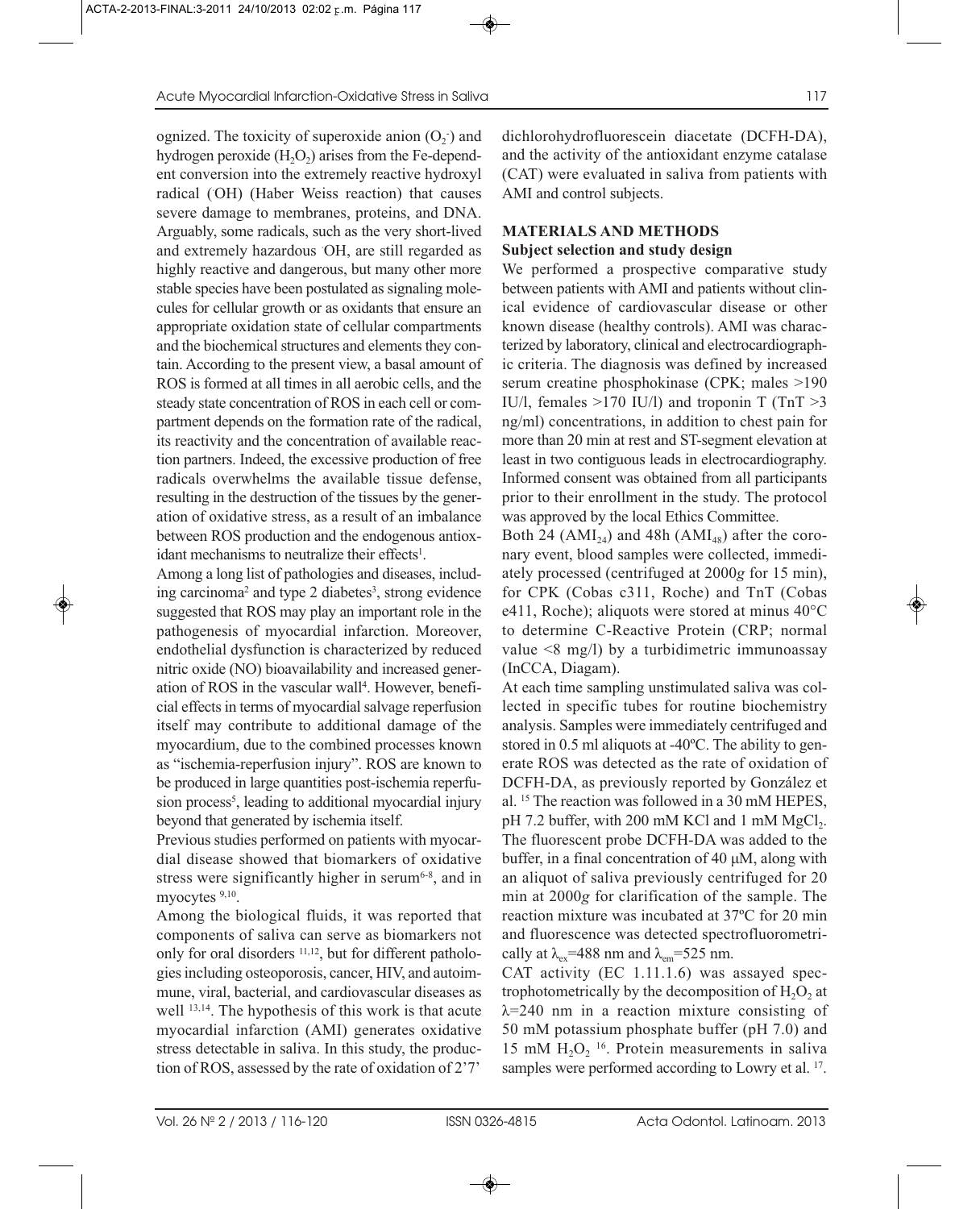## **Statistical analysis**

Data were analyzed by the statistical package SPSS 16, One-Way Analysis of Variance (ANOVA) Kolmogorov-Smirnov, Linear regression and Spearman correlation coefficients were included. Confidence intervals at 95% and  $\alpha$ =0.05 were set.

## **RESULTS**

This study assessed 50 consecutive adult patients with acute coronary event admitted to the Cardiology Division, Hospital Español, Buenos Aires, Argentina, from June 2012 to November 2012. Of those 50 patients, 10 (20%) were diagnosed with AMI. Included patients were all diagnosed with AMI with ST elevation at least in two contiguous leads. Ten healthy subjects were selected as controls. Mean age was  $67.8 \pm 11.1$  vs. 48.7  $\pm$  4.1 years ( $p$ <0.001) and 60% vs. 50% were male (*p> 0.05)* for AMI vs. controls respectively.

The coronary angiography revealed coronary occlusion in the anterior descending artery (60%), in the right coronary artery (30%) and in the circumflex artery (10%) and showed severe lesions that involved 3 (10%), 2 (20%) or 1 (60%) coronary arteries; 10%

of patients had affection of the left coronary artery and three coronary vessels.

At 24 and 48h, patients with AMI exhibited significantly higher serum CPK (1699.3  $\pm$  1049.5 and  $1098.5 \pm 713.3$  vs.  $186 \pm 103$  IU/l;  $p<0.0001$ ) and TnT (3.8  $\pm$  1.3 and 3.3  $\pm$  1.5 vs. 0.12  $\pm$  0.05 ng/ml; *p*<0.0001) concentrations vs. controls. Serum CRP revealed increased levels as compared with controls  $(36.0 \pm 40.7 \text{ vs. } 4.4 \pm 1.1 \text{ mg/l}; p=0.02).$ 

DCFH-DA oxidation rate by patient saliva was evaluated as an index for the chemical ROS generation capacity. The fluorescent compound DCF, generated by radical-dependent oxidation of the probe, was detected. At 24h, AMI group demonstrated significantly higher salivary DCFH-DA levels as compared to healthy individuals  $(p=0.03)$ ; which remained unchanged at 48h (Fig.1A). There was no difference in salivary CAT activity between patients with AMI and healthy subjects  $(p=0.157)$  (Fig.1B).

The correlation analysis revealed a no significant correlation between salivary  $CAT_{24}$  and DCFH-DA<sub>24</sub> levels (*p*=0.293) (Fig.2A). However, a fairly significant correlation was found at 48h (*r=0.39; p*=0.053) (Fig.2B).



acute myocardial infarction; control: healthy subjects; DCFH-DA: 2'7' dichlorohydrofluorescein diacetate; CAT: catalase activity. Salivary concentrations of : A. DCFH-DA levels and B. CAT activity in AMI patients (at 24h,  $AMI<sub>24</sub>$  and 48h,  $AMI<sub>48</sub>$  post diagnosis) and healthy subjects. Minimum and maximum values are indicated by bottom and topmost points of box plot. Lower quartile, median and upper quartile values are indicated by first, second and third horizontal lines of the box in the box plot. Significance is shown as  $*$  *p*<0.05,  $**$ *p*<0.01. A. \* *p*<0.05, AMI<sub>24</sub> vs. Control;  $*$   $p$  < 0.01, AMI<sub>48</sub> vs. Control;  $p > 0.05$ , AMI<sub>24</sub> vs. AMI<sub>48</sub>. B.  $p > 0.05$ , AMI<sub>24</sub> vs. AMI<sub>48</sub> vs. Control.

*Fig. 1:* Oxidative stress indices in saliva of patients with acute myocardial infarction. AMI:



*Fig. 2:* Relationship between salivary CAT activity and DCFH-DA concentrations in acute myocardial infarction patients at 24h and 48h post cardiac event. AMI: acute myocardial infarction; CAT: catalase activity; DCFH-DA: 2'7' dichlorohydrofluorescein diacetate; A. no significant correlation was found at 24h (*p*=0.293).B. a fairly significant correlation was found at 48h (*r*=0.39; *p*=0.053).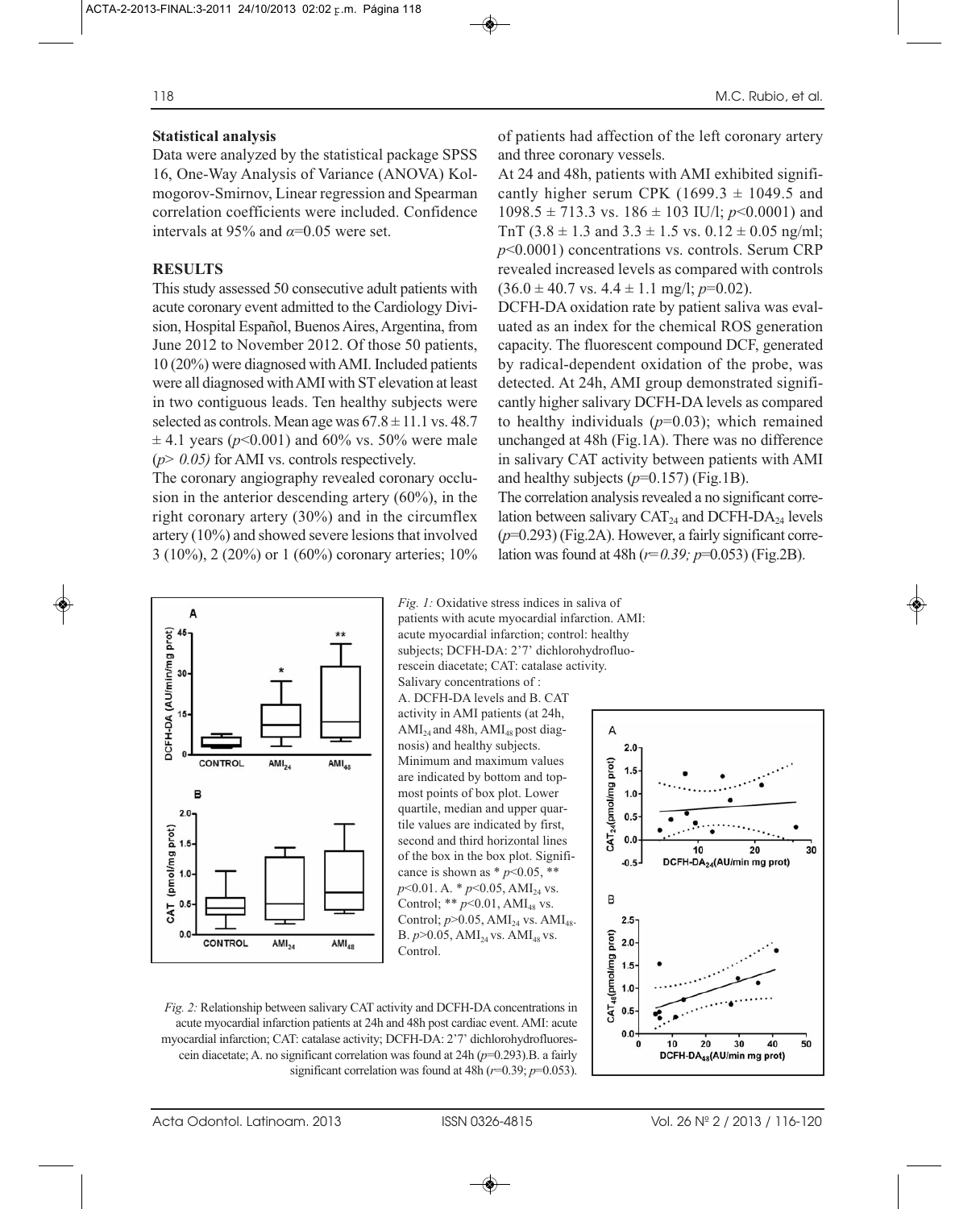## **DISCUSSION**

Saliva was proposed as a potential diagnostic medium for several pathologies 18,19. Moreover, salivary assays, unlike determinations in blood, are less invasive, and can be self-administered without special equipment or personnel 11. The potential early changes in biochemical biomarkers in saliva could provide valuable insights with the advantage of being an easy, safe, costeffective, and noninvasive diagnostic approach.

In this study, the total intracellular ROS generation, assessed in saliva by the oxidation of DCFH-DA, was significantly increased in AMI patients compared to control subjects. This result is consistent with recent findings successfully applying this methodology in myocytes of AMI patients 9,10, which showed an increase in ROS levels.  $H_2O_2$  has been described as one of the oxidants responsible for DCFH-DA oxidation along with several others <sup>20</sup>. The mechanism proposed by King et al. <sup>21</sup> considered the generation of  $H_2O_2$ , as shown in reaction 2 in the presence of Fe and  $O_2$  (reactions 1 and 2).

$$
(1) \qquad Fe^{2+} + O_2 \longrightarrow Fe^{3+} + O_2^-
$$

(2) 
$$
2H^+ + Fe^{2+} + O_2^- \rightarrow Fe^{3+} + H_2O_2
$$

 $H_2O_2$  is a good candidate for triggering cellular responses since it is the most stable of the reactive intermediates of  $O_2$  reduction <sup>22</sup>.  $H_2O_2$  diffuses freely into the tissue and increases the oxidative stress (measured as DCFHDA-oxidation) and further causes oxidative damage.  $H_2O_2$  is especially toxic through the Fenton reaction with  $Fe<sup>2+</sup>$ , where it gives rise to the extremely reactive OH (reaction 3).

(3) 
$$
Fe^{2+} + H_2O_2 \rightarrow Fe^{3+} + HO^+ \cdot OH
$$

### **ACKNOWLEDGEMENTS**

This study was supported by grants from the UBACyT Scientific Program Grants 2011-2014. CO01, and 20020100100555, University of Buenos Aires, and CONICET, Argentina.

### **REFERENCES**

- 1. Antoniades C, Antonopoulos AS, Bendall JK, Channon KM. Targeting redox signaling in the vascular wall: from basic science to clinical practice. Curr Pharm Des 2009;15:329-342.
- 2. Shen WJ, Hsieh CY, Chen CL, Yang KC, Ma CT, Choi PC, Lin CF A modified fixed staining method for the simultaneous

Thus,  $H_2O_2$ -induced oxidative stress may trigger the endogenous antioxidant system. Similar to findings reported by others<sup>23</sup>, the present study showed that patients with acute myocardial infarction had increased serum levels of oxidative stress associated with a reduction in the enzymatic antioxidant reserve, since there was no significant increase in catalase activity. Increased levels of free radical generating system and no change in free radical scavenging systems lead to generation of oxidative stress that may be critical in ischaemic heart conditions. The overproduction of ROS during AMI could overwhelm endogenous scavengers (antioxidants), thus leading to cell death.

By 48h, the positive relationship between salivary DCFH-DA and CAT levels in AMI patients suggests a tendency to achieve a balance between pro-oxidants and antioxidants.

In this preliminary study, the age difference was expected since coronary diseases are more prone to occur in elderly people.

Future studies are planned to demonstrate the dynamics of the antioxidants adjusting the pathophysiological conditions imposed.

These results show that the sustained oxidative stress induced by AMI was reflected by the increases in DCFH-DA oxidation and CAT activity, which are detectable in saliva.

In conclusion, biomarkers of oxidative stress in saliva could be analytes of easy access for the diagnosis and follow-up acute myocardial infarction. However, further studies are needed using a larger population to confirm these observations and explore the possibility of using saliva for diagnosis, evolution and prognosis in acute coronary syndrome.

#### **CORRESPONDENCE**

Liliana Nicolosi, MD Cátedra de Patología y Clínica Bucodental, Facultad de Odontología, M.T. de Alvear, Buenos Aires, C1113AAD, Argentina postmast@pcbd1.odon.uba.ar cardiologia@hospitalespanolba.com.ar lnicolosi@hotmail.com

measurement of reactive oxygen species and oxidative responses. Biochem Biophys Res Commun 2013;430:442-447.

3. Morgantini C, Natali A, Boldrini B, Imaizumi S, Navab M, Fogelman AM, Ferrannini E, Reddy ST. Anti-inflammatory and antioxidant properties of HDLs are impaired in type 2 diabetes. Diabetes 2011;60:2617-2623.